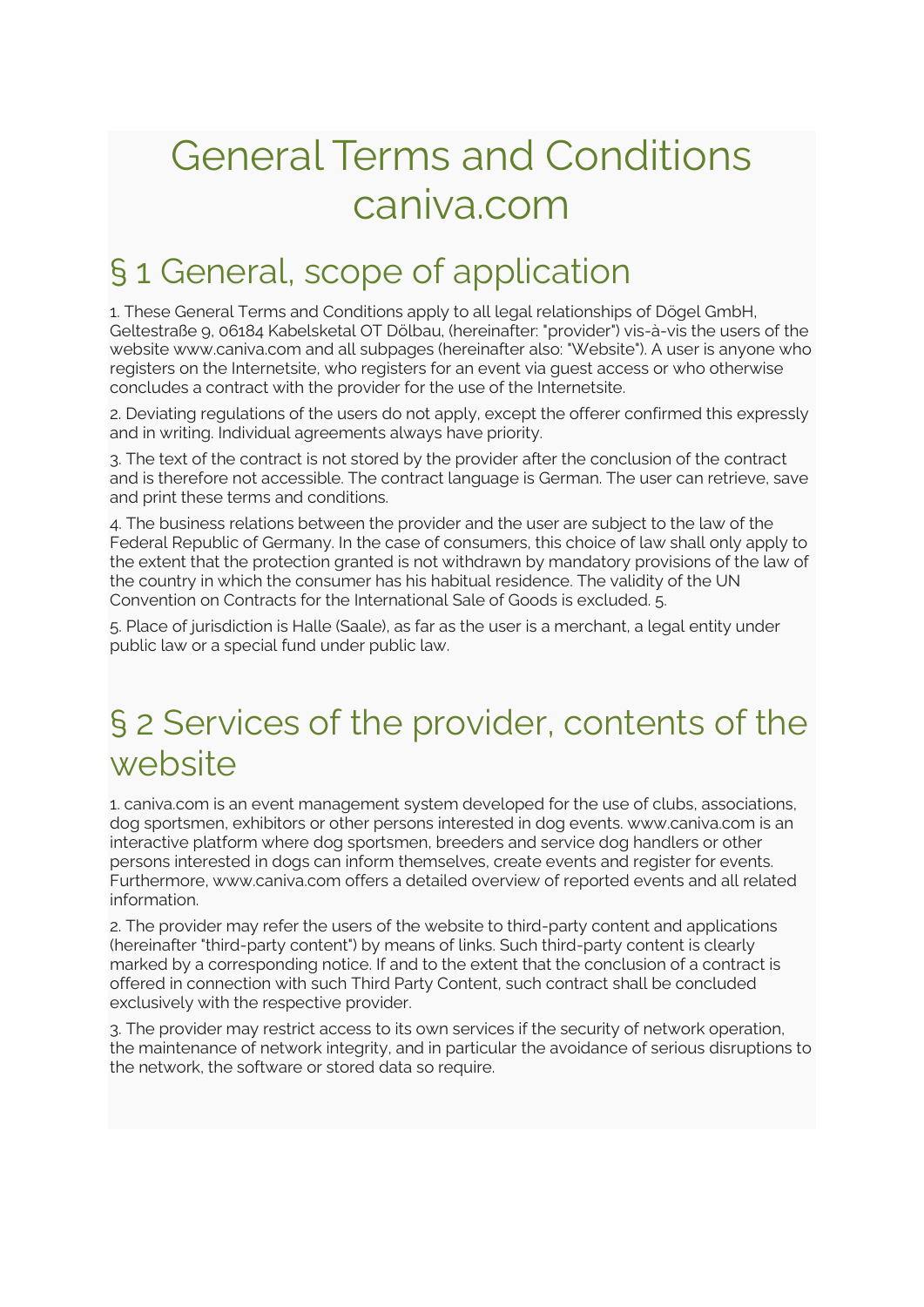## § 3 Use as unregistered user/participation as guest

1. Visiting the website is possible even without registration. However, a complete use of the possibilities of the Internetsite is not possible, but only the viewing of the events and a report as a guest.

## § 4 Use as a registered user

1. Visiting and using www.caniva.com is possible without registration with limitation of functions.

In order to use the full scope of the system, registration is required on the website www.working-dog.com or directly on www.caniva.com.

2. Registration takes place by logging in or opening a user access, whereby each user accepts the general terms and conditions as well as the current terms of use. Upon completion of the registration process, a contract for the use of the Internetsite (hereinafter: "User Contract") is concluded between the provider and the respective user. Until the completion of the registration access, the user can make his entries directly in the corresponding input fields using the usual keyboard and mouse functions. The provider confirms the conclusion of the user contract to the user by e-mail. There is no claim to the conclusion of a user contract. Minors require the consent of their parents to register.

3. Each user may have only one access; a transfer of the access is not allowed.

Club accounts are excluded from this.

4. The data requested by the provider during registration must be provided completely and correctly, e.g. first and last name, current address (no P.O. Box) and telephone number, valid e-mail address. If the data provided changes subsequently, the user is obliged to correct the information immediately in his profile on www.working-dog.com.

5. When registering, the users specify a user name and choose a password. Communication between the provider and the users takes place via the specified e-mail address. users must keep their password secret.

6. Every user is obliged to inform the provider immediately if there are indications that his access has been misused. Each user is generally liable for all activities carried out using his access and indemnifies the provider from any claims for damages by third parties, unless the user is not responsible for the misuse.

## § 5 Duration of the User Agreement, setting of the Internetsite by the provider

1. The duration of the user contract begins with the first registration or guest registration and is valid for an indefinite period. The user can terminate his user contract at any time in writing or by e-mail.

2. The provider reserves the right to discontinue the website altogether. He will inform the users at least 6 weeks in advance by e-mail and refund any existing credits to the respective users without delay.

3. The right to extraordinary termination remains unaffected.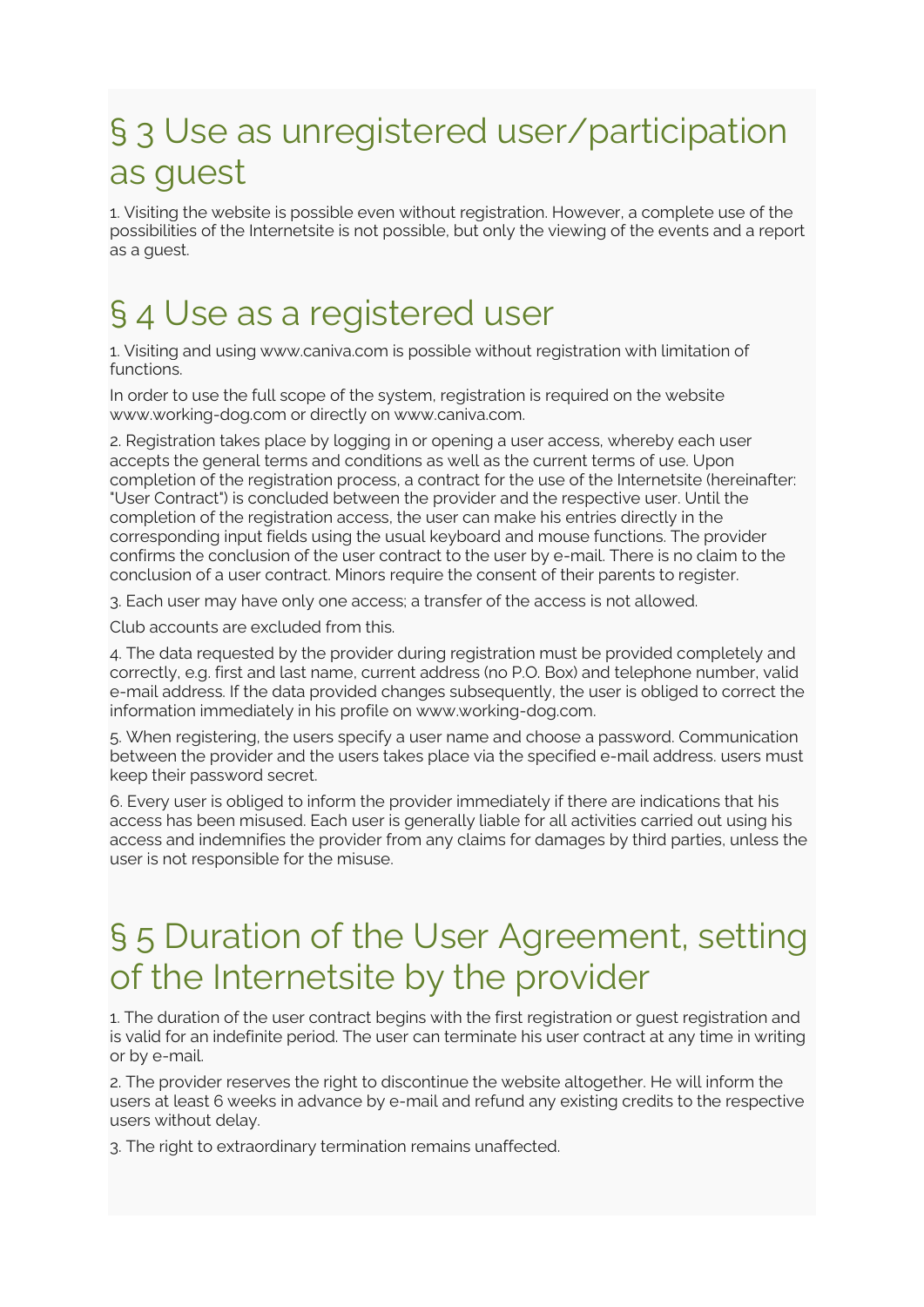## § 6 User fees

1. The use of www.caniva.com is free of charge.

The event creation at www.caniva.com is subject to a fee, the respective costs of 15.00 $\in$  (up to 25 participants) or 30.00€ (from 26 participants) will be displayed before the creation subject to a fee and must be actively confirmed.

Individual case regulations are excluded from this and agreed upon in writing with the respective contracting party.

2. The organizer of an event is free to use the integrated paymenttool on www.caniva.com. This includes the payment, for example of entry fees, via PayPal. The General Terms and Conditions of PayPal apply accordingly to the use of the integrated payment tool.

3. When using the integrated payment tool, a service fee of 12.5% of the specified entry fee will be charged. This service fee will be invoiced 4 weeks after the end of the event.

4. The organizer is free to pass on the service fee to the participant. The total amount chosen by the organizer will be charged to Dögel GmbH as third-party money on behalf of and for the account of the organizer.

5. Amounts already received can be called up by the organizer every 7 working days except for a security deposit of 20 %. The payout will be made within 7 working days after call-off. Outstanding amounts including the retained 20% will be distributed 4 weeks after the end of the event in consideration of the settlement.

6. The provider reserves the right to increase the service fee for the integrated payment tool. The applicable service fee will be communicated to the user at the time of the conclusion of the contract.

## § 7 Duties of Conduct of Users, Indemnification in Case of Violations

1. The contributions of the users on the Internetpage are not examined by the supplier in principle. However, if the provider becomes aware that a user's contribution violates these General Terms and Conditions or legal regulations, the illegal content will be removed immediately or access to it will be blocked. 2.

2. The user alone is responsible for ensuring that he/she has all rights with regard to the content he/she publishes and that no third party rights are violated as a result. If, for example, images are to be uploaded on which one or more persons are recognizable in addition to the user himself, the image file may only be uploaded with their consent. With the publication, the user irrevocably and free of charge grants the provider the right to use and exploit the content provided by him on the website without any restrictions in terms of space, time and content. In no case do the contents represent the opinion of the provider and the provider does not adopt them as his own.

3. Every user commits himself not to use the offer of the Internetpage to publish contents or to transmit messages which or whose attitude- are immoral, pornographic, racist or in other way offensive,- are unobjective or deliberately untrue,- violate the rights of third parties, in particular copyrights,- in other way offend against valid laws and/or contain viruses or other computer programs that may damage software or hardware or impair the use of computers, are surveys or chain letters or disguised advertising, or- serve the purpose of collecting and/or using personal data from other users for business purposes in particular.

4. If the provider learns of a violation of the above provisions, he reserves the right to change or delete the offer. Should third parties assert claims for damages against the provider due to such a violation, the responsible user shall indemnify the provider against such claims.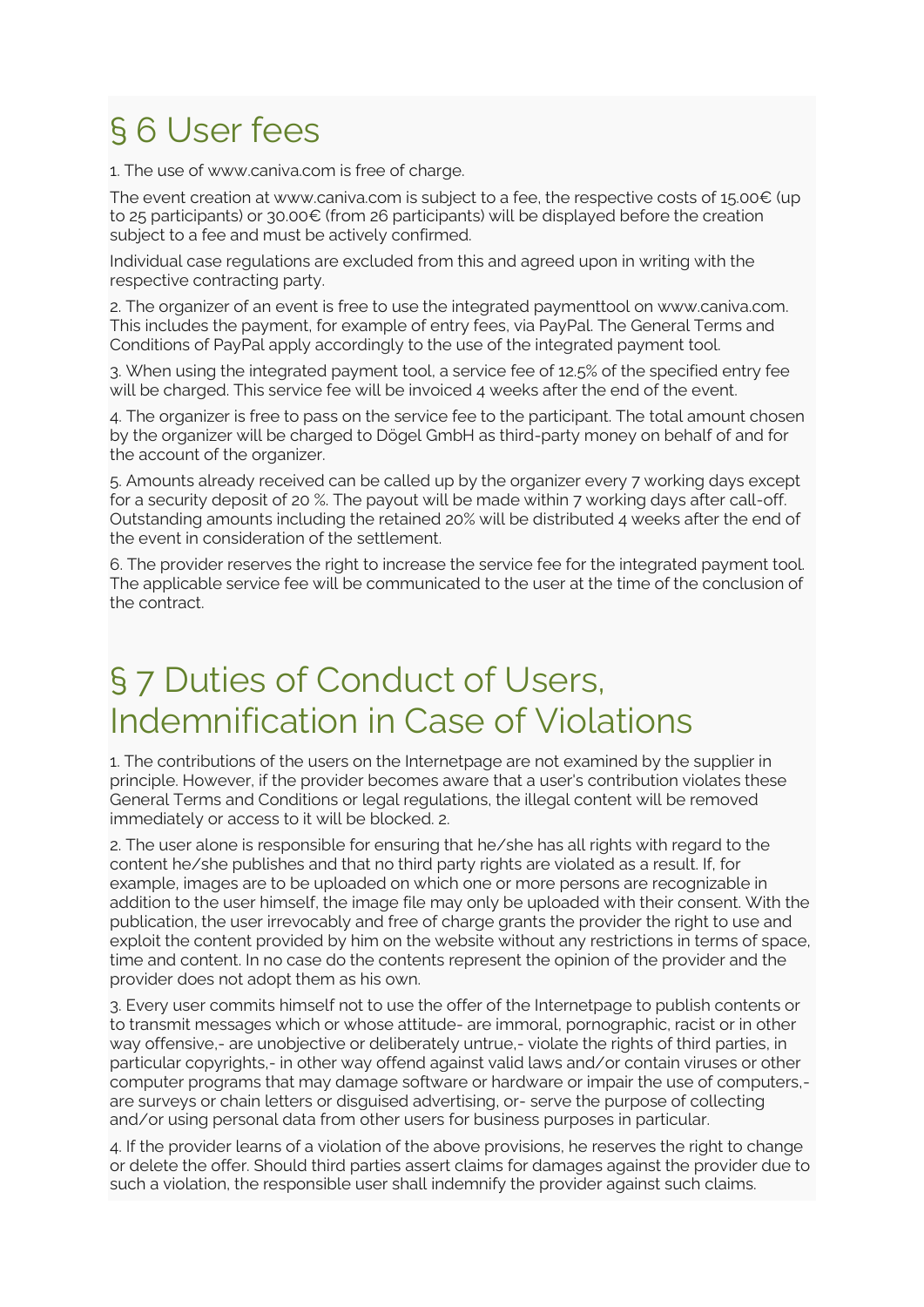## § 8 Blocking

1. The provider can take the following measures if there are concrete indications that a user violates legal regulations, rights of third parties or these general terms and conditions, or if the provider has another justified interest, in particular for the protection of other users or in the case of default of payment:

- Warning/reminder of users,

- Provisional, partial or final blocking.

2. The provider may also permanently exclude a user from active use of the website (final blocking) if the user has provided false contact details during registration, in particular a false or invalid e-mail address, if the user causes significant damage to other users or providers, or if there is another important reason.

3. As soon as a user has been temporarily or permanently blocked, he/she may no longer use the Internetsite, even with other user accesses, and may not register again.

## § 9 System integrity and disruption of the website

1. Users may not use any mechanisms, software or other scripts in connection with the use of the website that may interfere with the functioning of the website, in particular those that enable the generation of automated page views or page requests.

2. Users may not take any actions that may result in an unreasonable or excessive load on the infrastructure.

3. Users may not block, overwrite or modify content generated by the provider or interfere with the website in any other way.

## § 10 Responsibility for content, liability

1. The provider assumes no responsibility that the information and documentation provided on the Internetsite are complete and correct and correspond to the current status. This also applies to all links contained on the Internetsite. The provider is not responsible for the content of a page that is reached by such a link.

2. Apart from the liability for material defects and defects of title, the provider is liable without limitation as far as the cause of damage is based on intent or gross negligence. The provider is also liable for the slightly negligent breach of essential obligations (obligations whose breach endangers the achievement of the purpose of the contract) as well as for the breach of cardinal obligations (obligations whose fulfillment makes the proper execution of the contract possible in the first place and on whose compliance the user regularly relies), but only for the foreseeable damage typical for the contract. In particular, the provider shall only be liable for the loss of data to the extent of the expenditure incurred if the User has regularly and application-adequately performed a data backup and thereby ensured that lost data can be restored with reasonable effort. The provider shall not be liable for the slightly negligent breach of obligations other than the aforementioned. Liability for compensation of indirect damages, in particular for loss of profit, exists only in the case of intent or gross negligence of legal representatives, executives or other vicarious agents of the provider.

3. The limitations of liability of the preceding paragraph shall not apply in the case of injury to life, body and health, for a defect after assumption of a guarantee and in the case of fraudulently concealed defects.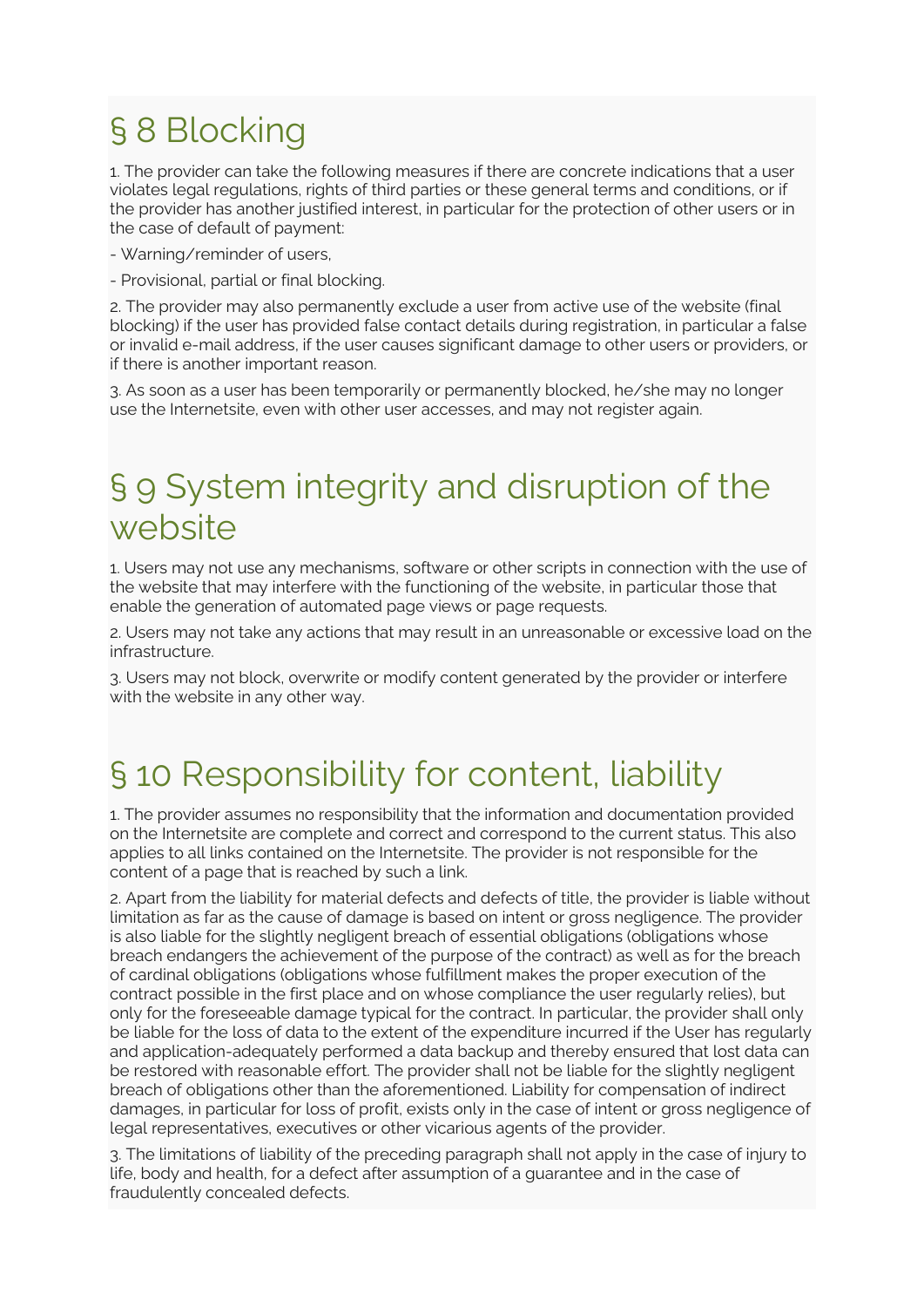4. If the liability of the provider is excluded or limited, this shall also apply to the personal liability of employees, representatives and vicarious agents.

## § 11 Processing of personal data

1. The processing (collection, storage, use, disclosure and publication) of personal user data is necessary for the performance of the contractual relationship. The data processing is carried out on the basis of data processing for the fulfillment of contracts (Art. 6 para. 1b) DSGVO, on the basis of a balancing of interests (Art. 6 para. 1f) DSGVO) and for the fulfillment of a legal obligation (Art. 6 para. 1c) DSGVO).

For data processing that must be carried out on the basis of consent by the user, opt-in consent is obtained in advance from the respective users.

The responsible party for data processing on this website is:

Dögel GmbH Geltestrasse 9 06184 Kabelsketal OT Dölbau Phone: +49-34602-9991-0 E-mail: [info@caniva.com](mailto:info@caniva.com)

2. A passing on of personal user data to third parties takes place in principle only to the extent, as it is necessary for the execution of the contractual relation. The circle of recipients consists of associations, clubs, other users, payment service providers and organizers.

3. A transfer and publication of personal user data to the portal working-dog.com takes place within the framework of the fulfillment of the contract, but does not represent a transfer to third parties, as the processing entity and the person responsible for caniva.com and working-dog.com are identical.

4. The collection of data can be done either by the user himself or by transfer through third parties (associations, clubs, organizers, judges or payment service providers).

5. Further details on data processing can be found in the privacy policy in the imprint on the website [https://www.caniva.com/imprint.](https://www.caniva.com/imprint)

## Information on the right of withdrawal for distance contracts

1. Right of revocation:

The user may revoke his contractual declaration in text form (e.g. letter, fax, e-mail) within 14 days without giving reasons. The period begins after receipt of this instruction in text form, but not before conclusion of the contract and also not before fulfillment of our information obligations pursuant to Article 246 § 2 in conjunction with § 1 paragraph 1 and 2 EGBGB as well as our obligations pursuant to § 312g paragraph 1 sentence 1 BGB in conjunction with Article 246 § 3 EGBGB. The timely dispatch of the revocation is sufficient to comply with the revocation period. The revocation is to be sent to:

Information according to § 5 TMG